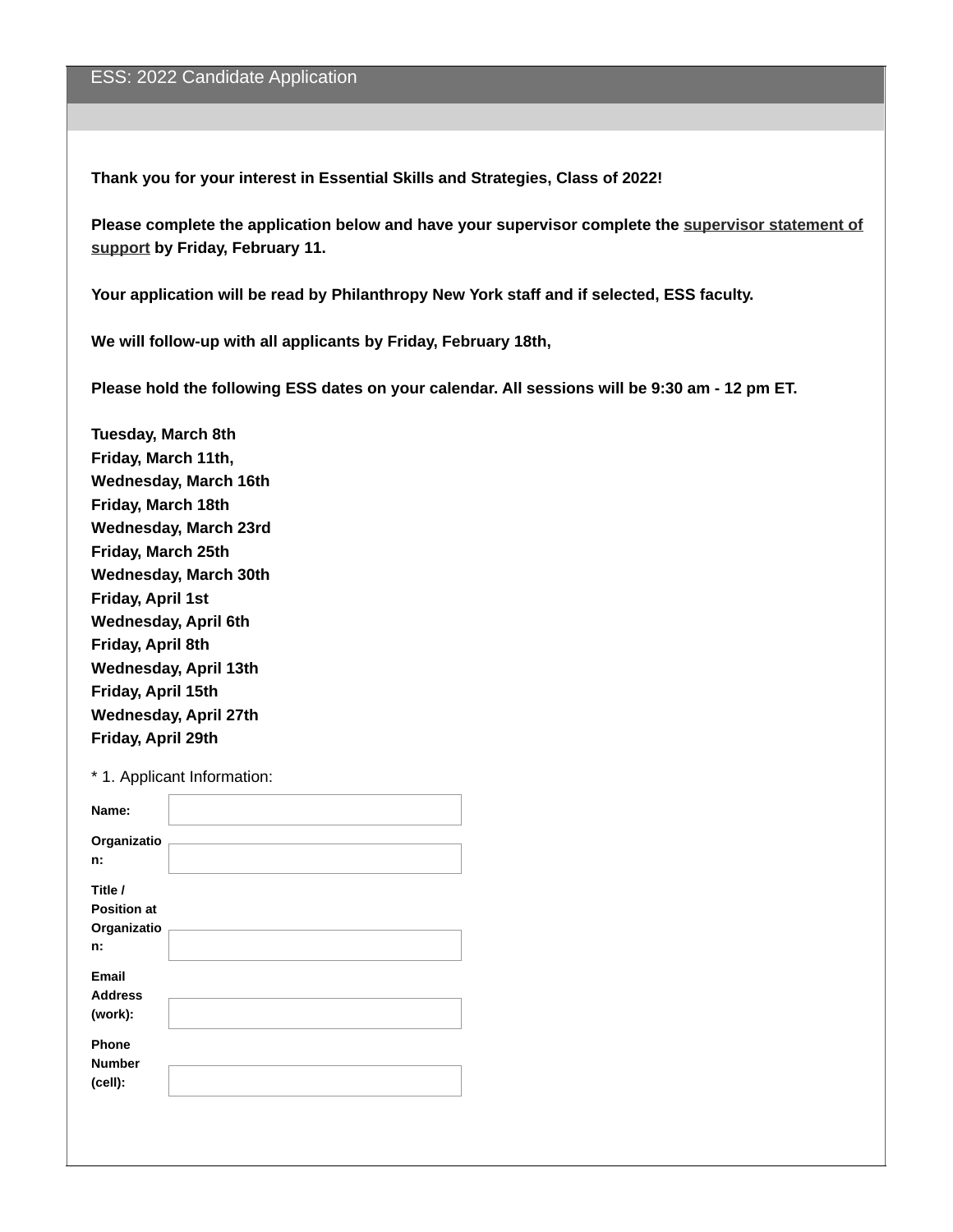\* 2. How long have you been in your current position?

\* 3. What year did you enter the philanthropic field?

\* 4. Have you worked for a nonprofit or grantseeking organization before?

- Yes
- No

If yes, please list affliation and role:

\* 5. Describe the scope of your role and level of responsibility as it relates to grantmaking (i.e., programmatic due diligence, making and communicating funding recommendations and decisions, assessing grant or portfolio performance, etc).

\* 6. What do you hope to get out of this program?

\* 7. How do you see participating in ESS helping you to improve your effectiveness in your position?

\* 8. Based on the learning objectives for ESS described above, please share any training or education that has

built your capacity in these areas.